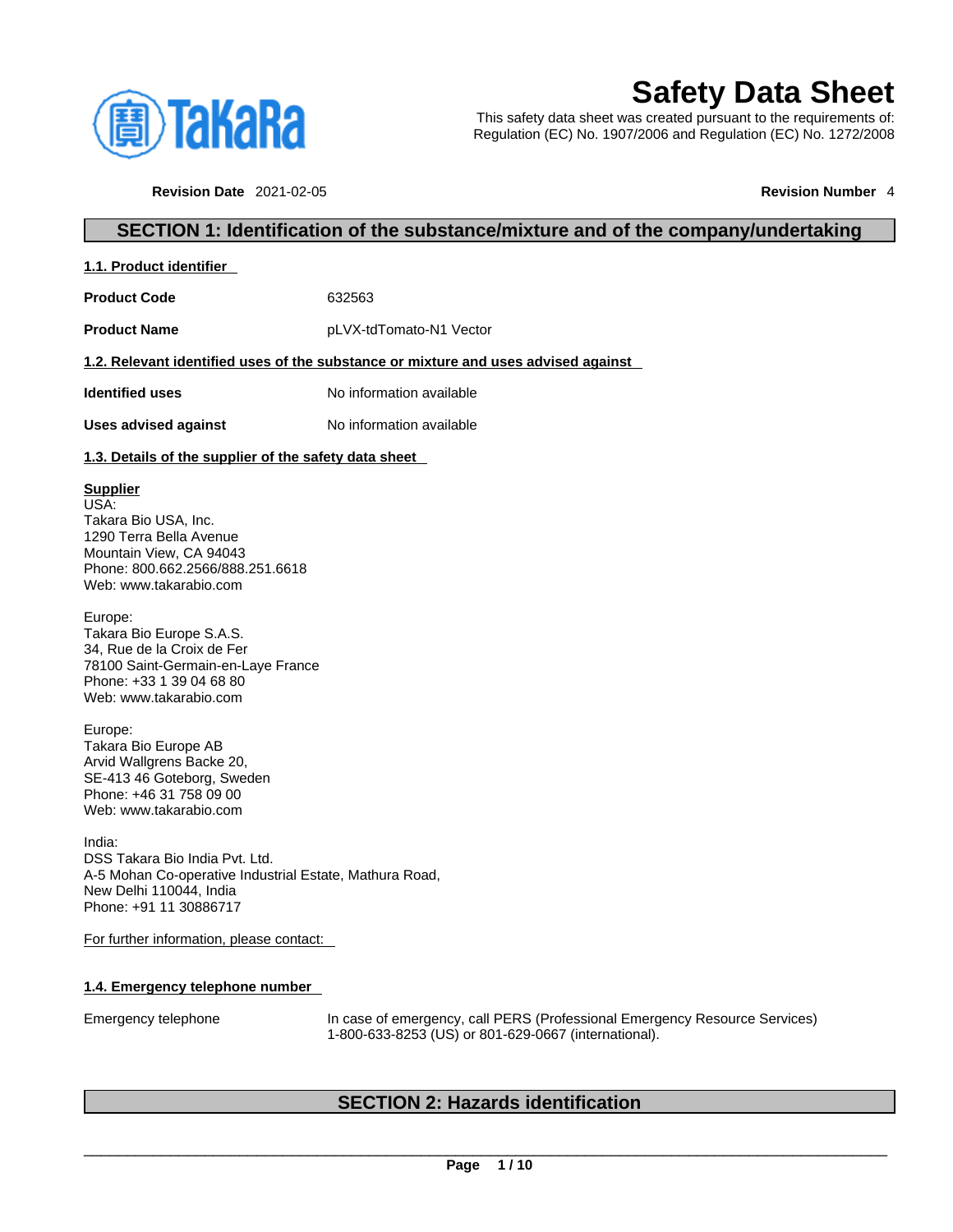# **2.1. Classification of the substance or mixture**

*Regulation (EC) No 1272/2008*  This mixture is classified as not hazardous according to regulation (EC) 1272/2008 [CLP]

#### **2.2. Label elements**

This mixture is classified as not hazardous according to regulation (EC) 1272/2008 [CLP] **Hazard statements** This mixture is classified as not hazardous according to regulation (EC) 1272/2008 [CLP]

#### **2.3. Other hazards**

No information available.

# **SECTION 3: Composition/information on ingredients**

#### **3.1 Substances**

Not applicable

**3.2 Mixtures** 

#### **Full text of H- and EUH-phrases: see section 16**

*Acute Toxicity Estimate No information available* 

This product does not contain candidate substances of very high concern at a concentration >=0.1% (Regulation (EC) No. 1907/2006 (REACH), Article 59)

# **SECTION 4: First aid measures**

#### **4.1. Description of first aid measures**

| <b>Inhalation</b>                                                               | Remove to fresh air.                                                                                                    |  |
|---------------------------------------------------------------------------------|-------------------------------------------------------------------------------------------------------------------------|--|
| Eye contact                                                                     | Rinse thoroughly with plenty of water for at least 15 minutes, lifting lower and upper eyelids.<br>Consult a physician. |  |
| <b>Skin contact</b>                                                             | Wash skin with soap and water. In the case of skin irritation or allergic reactions see a<br>physician.                 |  |
| Ingestion                                                                       | Clean mouth with water and drink afterwards plenty of water.                                                            |  |
| 4.2. Most important symptoms and effects, both acute and delayed                |                                                                                                                         |  |
| <b>Symptoms</b>                                                                 | No information available.                                                                                               |  |
| 4.3. Indication of any immediate medical attention and special treatment needed |                                                                                                                         |  |
| Note to physicians                                                              | Treat symptomatically.                                                                                                  |  |

# **SECTION 5: Firefighting measures**

#### **5.1. Extinguishing media**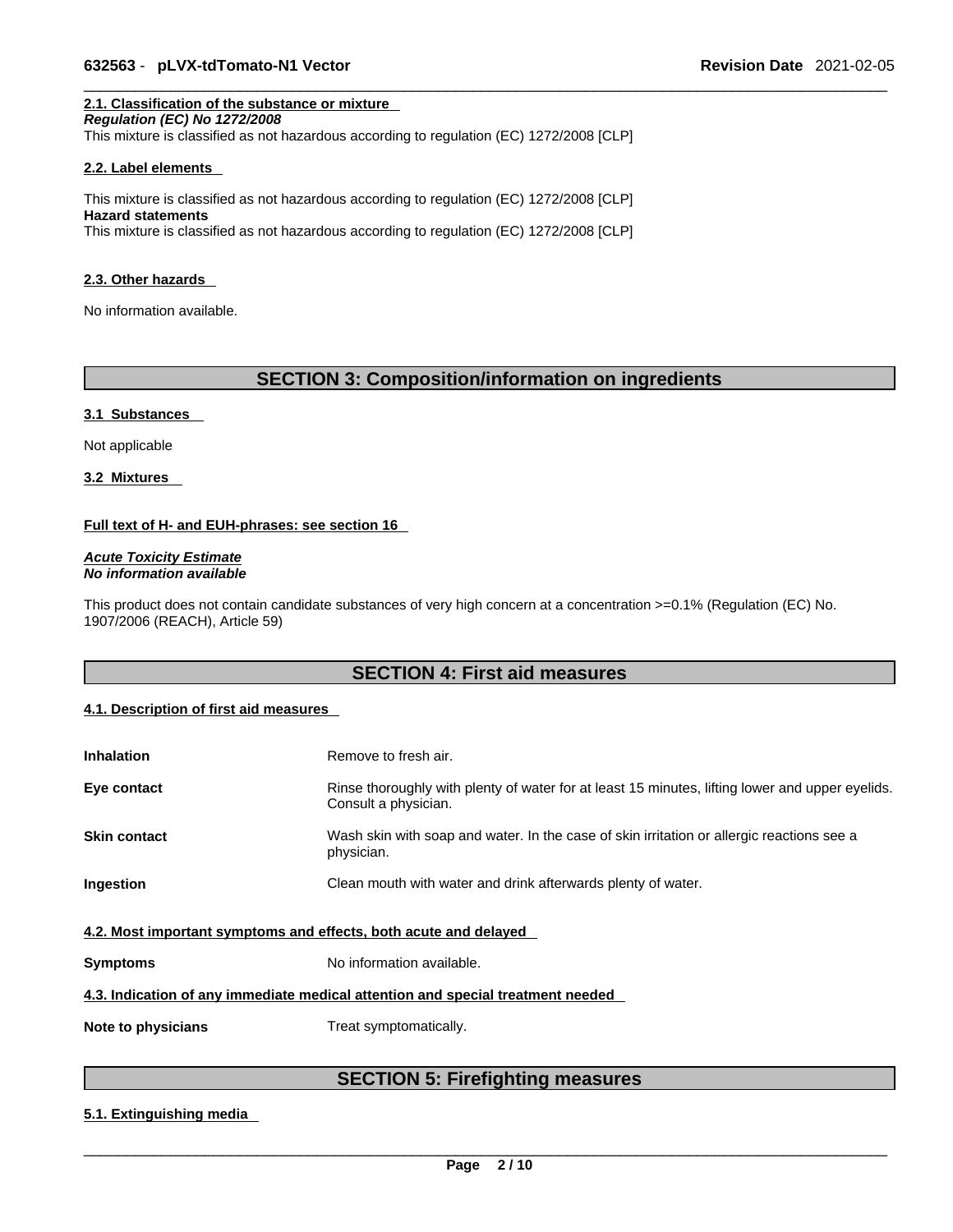| <b>Suitable Extinguishing Media</b>                        | Use extinguishing measures that are appropriate to local circumstances and the<br>surrounding environment.                            |
|------------------------------------------------------------|---------------------------------------------------------------------------------------------------------------------------------------|
| <b>Large Fire</b>                                          | CAUTION: Use of water spray when fighting fire may be inefficient.                                                                    |
| Unsuitable extinguishing media                             | Do not scatter spilled material with high pressure water streams.                                                                     |
| 5.2. Special hazards arising from the substance or mixture |                                                                                                                                       |
| Specific hazards arising from the<br>chemical              | No information available.                                                                                                             |
| 5.3. Advice for firefighters                               |                                                                                                                                       |
| Special protective equipment for<br>fire-fighters          | Firefighters should wear self-contained breathing apparatus and full firefighting turnout<br>gear. Use personal protection equipment. |
|                                                            | <b>SECTION 6: Accidental release measures</b>                                                                                         |
|                                                            | 6.1. Personal precautions, protective equipment and emergency procedures                                                              |
| <b>Personal precautions</b>                                | Ensure adequate ventilation.                                                                                                          |
| For emergency responders                                   | Use personal protection recommended in Section 8.                                                                                     |
| 6.2. Environmental precautions                             |                                                                                                                                       |
| <b>Environmental precautions</b>                           | See Section 12 for additional Ecological Information.                                                                                 |
| 6.3. Methods and material for containment and cleaning up  |                                                                                                                                       |
| <b>Methods for containment</b>                             | Prevent further leakage or spillage if safe to do so.                                                                                 |
| Methods for cleaning up                                    | Take up mechanically, placing in appropriate containers for disposal.                                                                 |
| Prevention of secondary hazards                            | Clean contaminated objects and areas thoroughly observing environmental regulations.                                                  |
| 6.4. Reference to other sections                           |                                                                                                                                       |
| <b>Reference to other sections</b>                         | See section 8 for more information. See section 13 for more information.                                                              |
|                                                            | <b>SECTION 7: Handling and storage</b>                                                                                                |
| 7.1. Precautions for safe handling                         |                                                                                                                                       |
| Advice on safe handling                                    | Ensure adequate ventilation.                                                                                                          |

**General hygiene considerations** Handle in accordance with good industrial hygiene and safety practice.

#### **7.2. Conditions for safe storage, including any incompatibilities**

**Storage Conditions** Keep container tightly closed in a dry and well-ventilated place.

# **7.3. Specific end use(s)**

**Identified uses**

# **SECTION 8: Exposure controls/personal protection**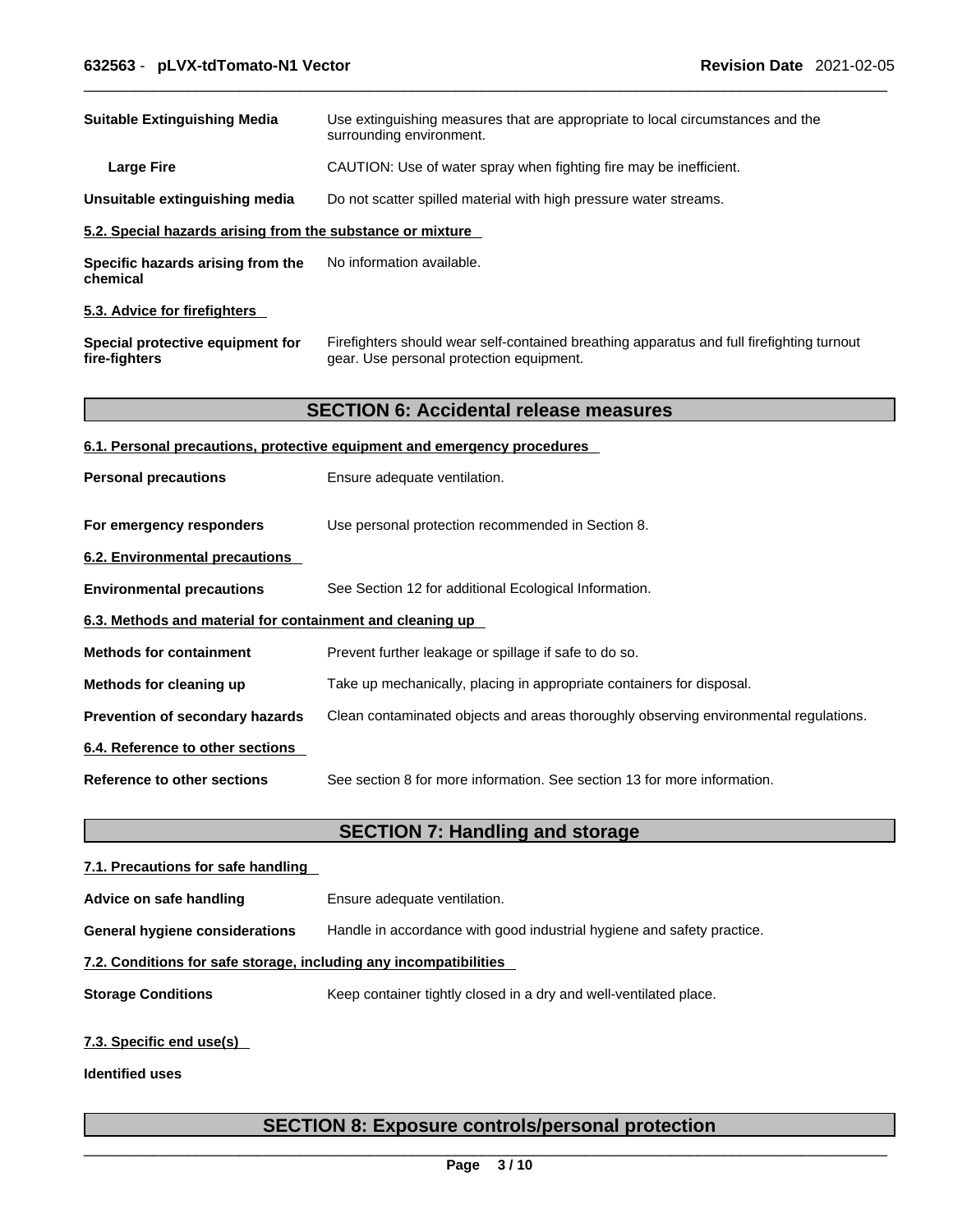### **8.1. Control parameters**

**Exposure Limits** This product, as supplied, does not contain any hazardous materials with occupational exposure limits established by the region specific regulatory bodies.

# **Biological occupational exposure limits**

This product, as supplied, does not contain any hazardous materials with biological limits established by the region specific regulatory bodies.

| Derived No Effect Level (DNEL)<br><b>Predicted No Effect Concentration</b><br>(PNEC) | No information available.<br>No information available.                                                                                                                      |
|--------------------------------------------------------------------------------------|-----------------------------------------------------------------------------------------------------------------------------------------------------------------------------|
| 8.2. Exposure controls                                                               |                                                                                                                                                                             |
| <b>Personal Protective Equipment</b>                                                 |                                                                                                                                                                             |
| Eye/face protection                                                                  | No special protective equipment required.                                                                                                                                   |
| Skin and body protection                                                             | No special protective equipment required.                                                                                                                                   |
| <b>Respiratory protection</b>                                                        | No protective equipment is needed under normal use conditions. If exposure limits are<br>exceeded or irritation is experienced, ventilation and evacuation may be required. |
| General hygiene considerations                                                       | Handle in accordance with good industrial hygiene and safety practice.                                                                                                      |
| <b>Environmental exposure controls</b>                                               | No information available.                                                                                                                                                   |

# **SECTION 9: Physical and chemical properties**

#### **9.1. Information on basic physical and chemical properties**

| <b>Physical state</b> | Liauid                   |
|-----------------------|--------------------------|
| Appearance            | Clear, colorless         |
| Color                 | Clear                    |
| Odor                  | Odorless.                |
| <b>Odor Threshold</b> | No information available |
|                       |                          |
|                       |                          |

| Property                         | Values            | Remarks • Method         |  |
|----------------------------------|-------------------|--------------------------|--|
| Melting point / freezing point   | No data available | None known               |  |
| Boiling point/boiling range (°C) | No data available | None known               |  |
| Flammability (solid, gas)        | No data available | None known               |  |
| Flammability Limit in Air        |                   | None known               |  |
| Upper flammability limit:        | No data available |                          |  |
| Lower flammability limit:        | No data available |                          |  |
| Flash point                      | No data available | Open cup                 |  |
| <b>Autoignition temperature</b>  | No data available | None known               |  |
| <b>Decomposition temperature</b> |                   | None known               |  |
| pН                               |                   | None known               |  |
| pH (as aqueous solution)         | No data available | No information available |  |
| Kinematic viscosity              | No data available | None known               |  |
| <b>Dynamic Viscosity</b>         | No data available | None known               |  |
| Water solubility                 | No data available | None known               |  |
| Solubility in other solvents     | No data available | None known               |  |
| <b>Partition coefficient</b>     | No data available | None known               |  |
| Vapor pressure                   | No data available | None known               |  |
| Relative density                 |                   | None known               |  |
|                                  |                   |                          |  |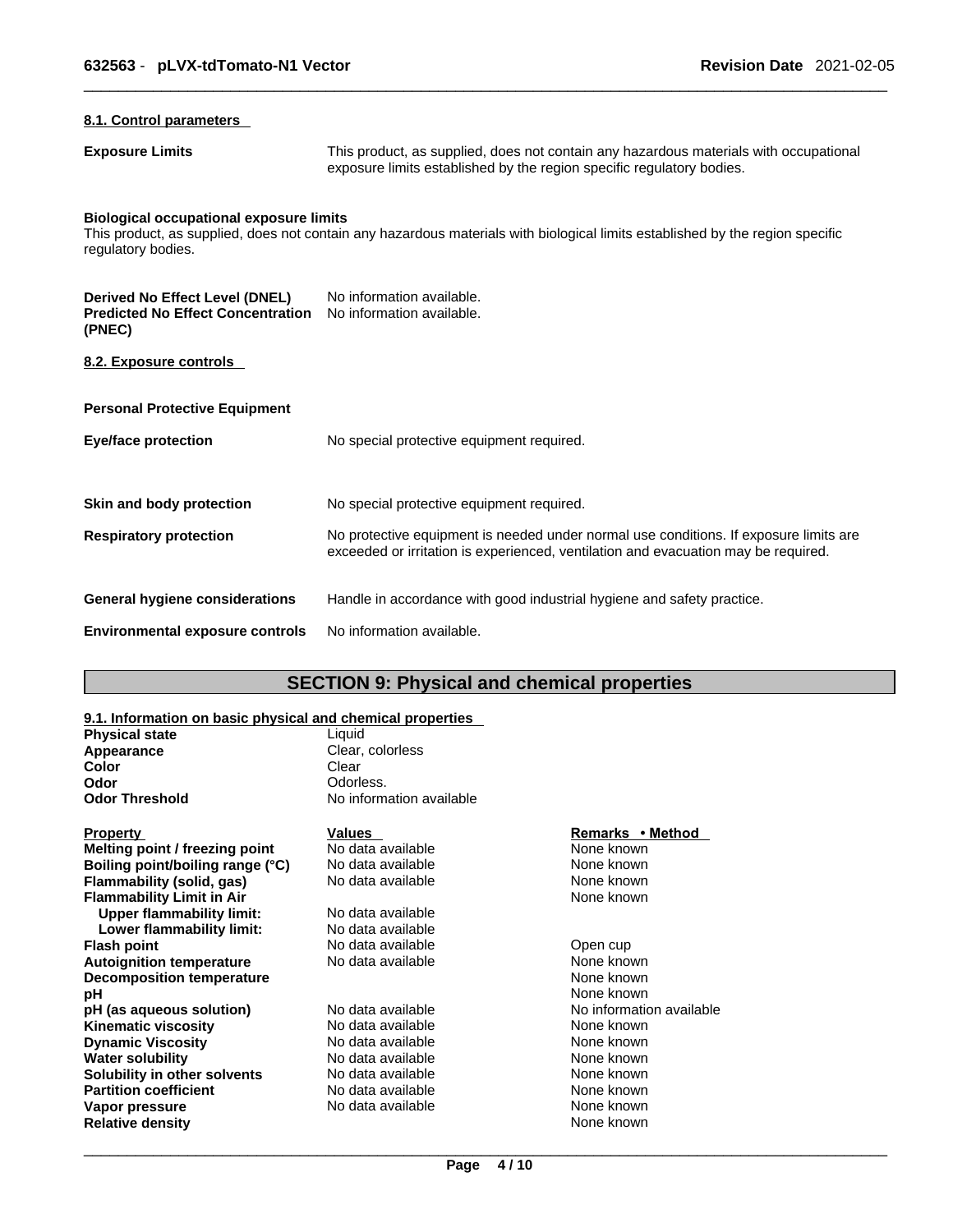| <b>Bulk Density</b>               | No data available        |
|-----------------------------------|--------------------------|
| <b>Liquid Density</b>             | No data available        |
| Vapor density                     | No data available        |
| <b>Particle characteristics</b>   |                          |
| <b>Particle Size</b>              | No information available |
| <b>Particle Size Distribution</b> | No information available |

#### **9.2. Other information**

*9.2.1. Information with regard to physical hazard classes* Not applicable

*9.2.2. Other safety characteristics* No information available

| <b>SECTION 10: Stability and reactivity</b> |  |
|---------------------------------------------|--|
|---------------------------------------------|--|

**None known** 

#### **10.1. Reactivity**

**Reactivity No information available.** 

**10.2. Chemical stability** 

**Stability** Stable under normal conditions.

**Explosion Data Sensitivity to mechanical impact** None. **Sensitivity to static discharge** None.

**10.3. Possibility of hazardous reactions**

**Possibility of hazardous reactions** None under normal processing.

**10.4. Conditions to avoid** 

**Conditions to avoid** None known based on information supplied.

**10.5. Incompatible materials**

**Incompatible materials** None known based on information supplied.

#### **10.6. Hazardous decomposition products**

**Hazardous Decomposition Products** None known based on information supplied.

# **SECTION 11: Toxicological information**

# **11.1. Information on hazard classes as defined in Regulation (EC) No 1272/2008**

# **Information on likely routes of exposure**

### **Product Information**

| <b>Inhalation</b>   | Specific test data for the substance or mixture is not available. |
|---------------------|-------------------------------------------------------------------|
| Eye contact         | Specific test data for the substance or mixture is not available. |
| <b>Skin contact</b> | Specific test data for the substance or mixture is not available. |
| Ingestion           | Specific test data for the substance or mixture is not available. |

**<u>Symptoms related to the physical, chemical and toxicological characteristics</u>**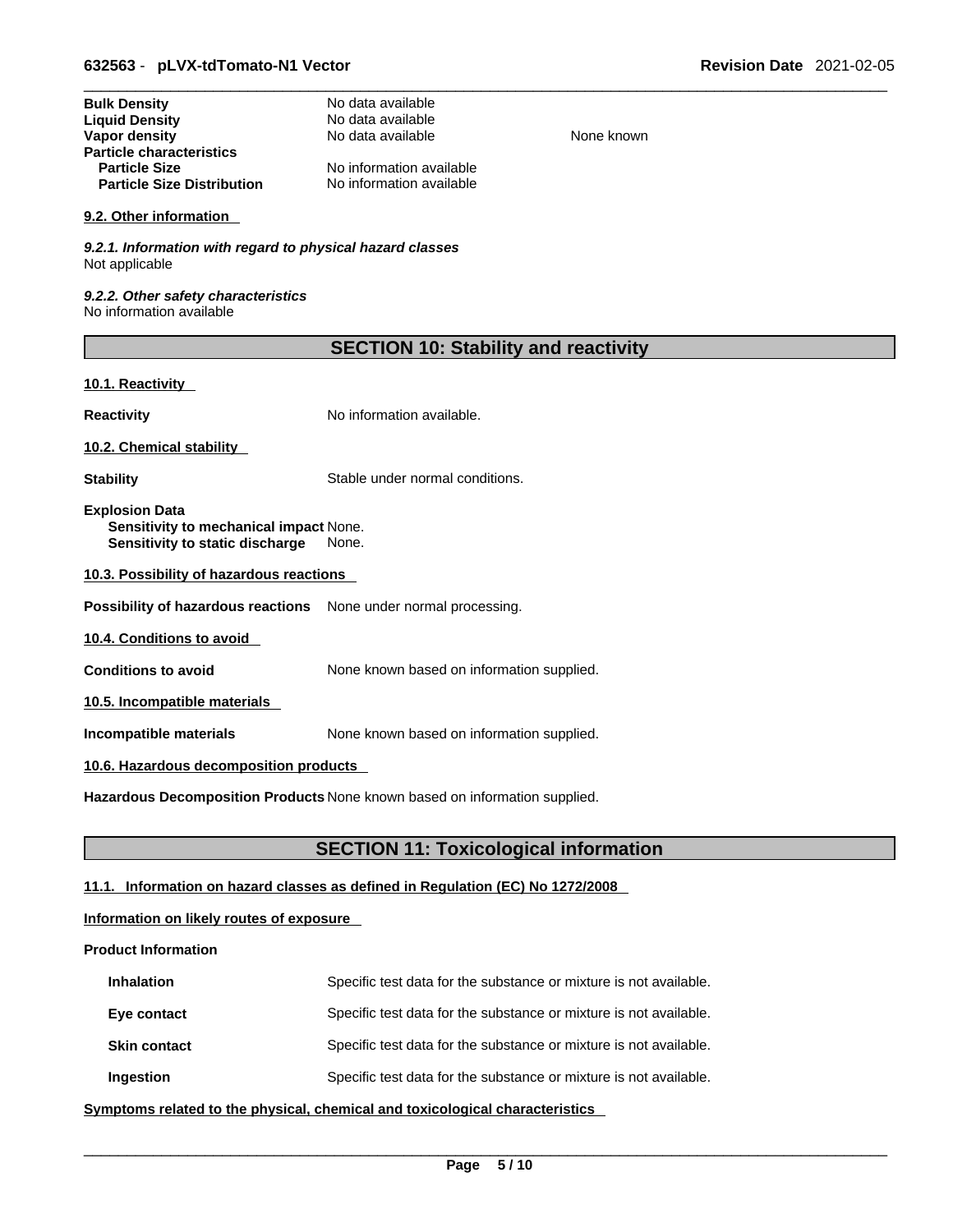**Symptoms** No information available.

**Numerical measures of toxicity**

# **Acute toxicity**

|                                         | Delayed and immediate effects as well as chronic effects from short and long-term exposure |  |
|-----------------------------------------|--------------------------------------------------------------------------------------------|--|
| <b>Skin corrosion/irritation</b>        | No information available.                                                                  |  |
| Serious eye damage/eye irritation       | No information available.                                                                  |  |
| Respiratory or skin sensitization       | No information available.                                                                  |  |
| <b>Germ cell mutagenicity</b>           | No information available.                                                                  |  |
| Carcinogenicity                         | No information available.                                                                  |  |
| <b>Reproductive toxicity</b>            | No information available.                                                                  |  |
| <b>STOT - single exposure</b>           | No information available.                                                                  |  |
| <b>STOT - repeated exposure</b>         | No information available.                                                                  |  |
| <b>Aspiration hazard</b>                | No information available.                                                                  |  |
| 11.2. Information on other hazards      |                                                                                            |  |
| 11.2.1. Endocrine disrupting properties |                                                                                            |  |
| <b>Endocrine disrupting properties</b>  | No information available.                                                                  |  |
| 11.2.2. Other information               |                                                                                            |  |
| Other adverse effects                   | No information available.                                                                  |  |
|                                         | <b>SECTION 12: Ecological information</b>                                                  |  |
| 12.1. Toxicity                          |                                                                                            |  |
| <b>Ecotoxicity</b>                      | The environmental impact of this product has not been fully investigated.                  |  |
| <b>Unknown aquatic toxicity</b>         | Contains 0.79164 % of components with unknown hazards to the aquatic environment.          |  |
| 12.2. Persistence and degradability     |                                                                                            |  |
| <b>Persistence and degradability</b>    | No information available.                                                                  |  |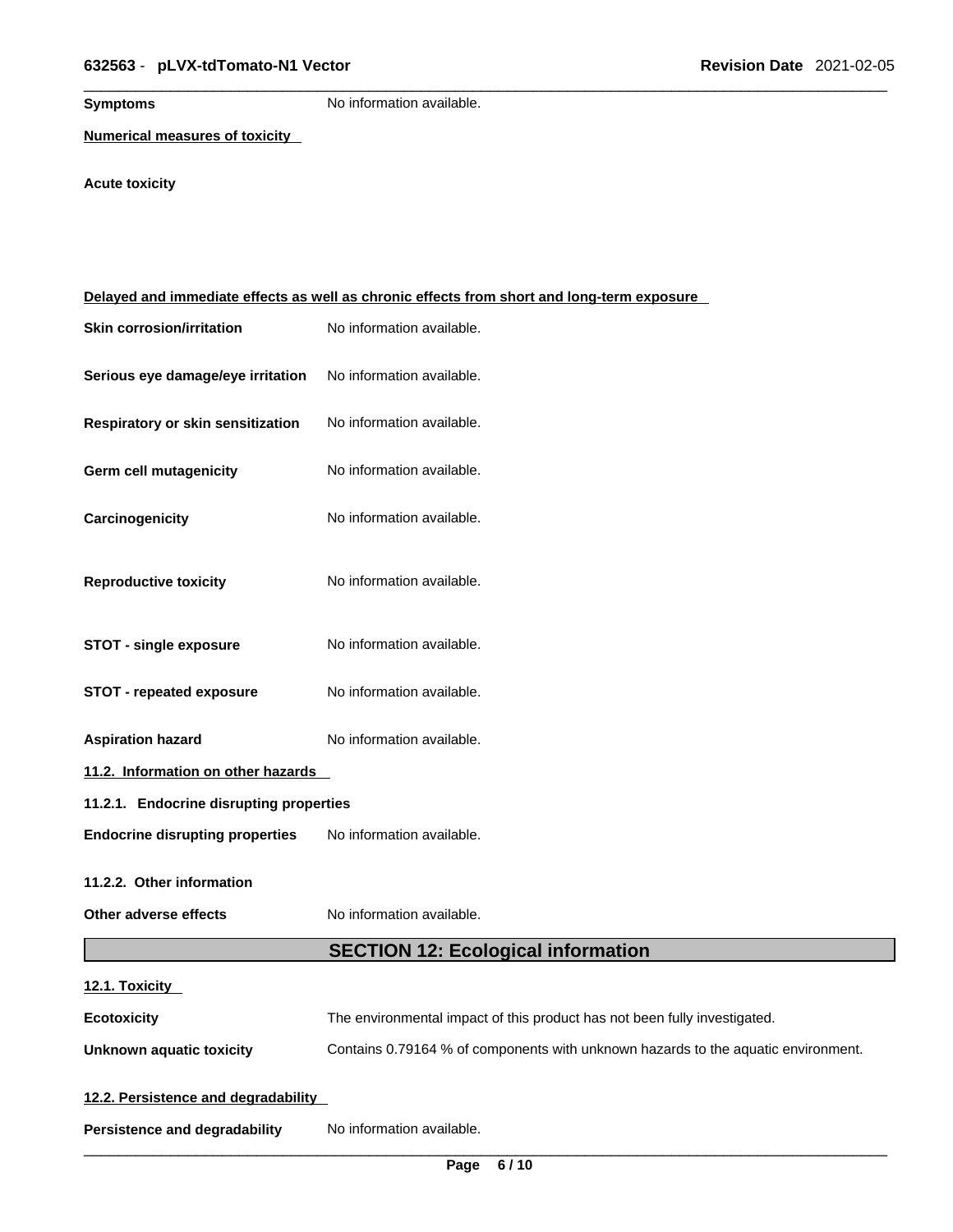#### **12.3. Bioaccumulative potential**

**Bioaccumulation** No information available.

**12.4. Mobility in soil** 

**Mobility in soil Mobility in soil No** information available.

**12.5. Results of PBT and vPvB assessment**

**PBT** and **vPvB** assessment No information available.

#### **12.6. Endocrine disrupting properties**

**Endocrine disrupting properties** No information available.

#### **12.7. Other adverse effects**

No information available.

# **SECTION 13: Disposal considerations**

#### **13.1. Waste treatment methods**

| Waste from residues/unused | Dispose of in accordance with local regulations. Dispose of waste in accordance with |
|----------------------------|--------------------------------------------------------------------------------------|
| products                   | environmental legislation.                                                           |
| Contaminated packaging     | Do not reuse empty containers.                                                       |

# **SECTION 14: Transport information**

| <b>IATA</b><br>14.1 UN number or ID number<br>14.2 UN proper shipping name<br>14.3 Transport hazard class(es)<br>14.4 Packing group<br>14.5 Environmental hazards<br>14.6 Special precautions for user<br><b>Special Provisions</b>                                                                    | Not regulated<br>No information available<br>Not regulated<br>Not regulated<br>Not applicable<br>None                             |
|--------------------------------------------------------------------------------------------------------------------------------------------------------------------------------------------------------------------------------------------------------------------------------------------------------|-----------------------------------------------------------------------------------------------------------------------------------|
| <b>IMDG</b><br>14.1 UN number or ID number<br>14.2 UN proper shipping name<br>14.3 Transport hazard class(es)<br>14.4 Packing group<br>14.5 Environmental hazards<br>14.6 Special precautions for user<br><b>Special Provisions</b><br>14.7 Maritime transport in bulk<br>according to IMO instruments | Not regulated<br>No information available<br>Not regulated<br>Not regulated<br>Not applicable<br>None<br>No information available |
| <b>RID</b><br>14.1 UN number or ID number<br>14.2 UN proper shipping name<br>14.3 Transport hazard class(es)<br>14.4 Packing group<br>14.5 Environmental hazards<br>14.6 Special precautions for user                                                                                                  | Not regulated<br>No information available<br>Not regulated<br>Not regulated<br>Not applicable                                     |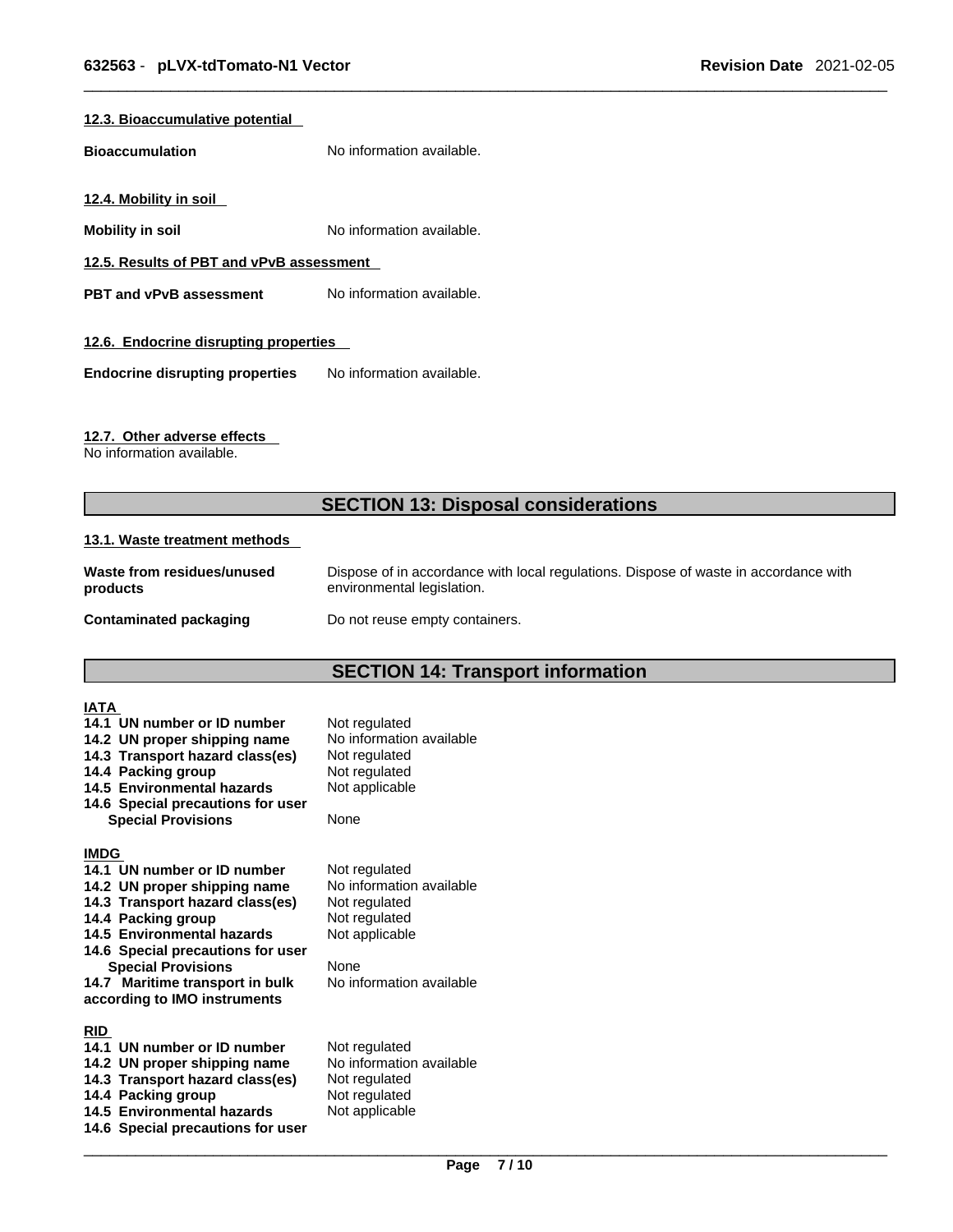**Special Provisions** None

| <b>ADR</b>                        |                          |
|-----------------------------------|--------------------------|
| 14.1 UN number or ID number       | Not regulated            |
| 14.2 UN proper shipping name      | No information available |
| 14.3 Transport hazard class(es)   | Not regulated            |
| 14.4 Packing group                | Not regulated            |
| 14.5 Environmental hazards        | Not applicable           |
| 14.6 Special precautions for user |                          |
| <b>Special Provisions</b>         | None                     |

# **SECTION 15: Regulatory information**

#### **15.1. Safety, health and environmental regulations/legislation specific for the substance or mixture**

#### **European Union**

Take note of Directive 98/24/EC on the protection of the health and safety of workers from the risks related to chemical agents at work.

#### **Authorizations and/or restrictions on use:**

This product does not contain substances subject to authorization (Regulation (EC) No. 1907/2006 (REACH), Annex XIV) This product does not contain substances subject to restriction (Regulation (EC) No. 1907/2006 (REACH), Annex XVII)

#### **Persistent Organic Pollutants**

Not applicable

**Ozone-depleting substances (ODS) regulation (EC) 1005/2009**

Not applicable

| International Inventories |  |
|---------------------------|--|
| <b>TSCA</b>               |  |
| <b>DSL/NDSL</b>           |  |
| <b>EINECS/ELINCS</b>      |  |
| <b>ENCS</b>               |  |
| <b>IECSC</b>              |  |
| <b>KECL</b>               |  |
| <b>PICCS</b>              |  |
| <b>AICS</b>               |  |

 **Legend:** 

 **TSCA** - United States Toxic Substances Control Act Section 8(b) Inventory  **DSL/NDSL** - Canadian Domestic Substances List/Non-Domestic Substances List  **EINECS/ELINCS** - European Inventory of Existing Chemical Substances/European List of Notified Chemical Substances  **ENCS** - Japan Existing and New Chemical Substances  **IECSC** - China Inventory of Existing Chemical Substances  **KECL** - Korean Existing and Evaluated Chemical Substances  **PICCS** - Philippines Inventory of Chemicals and Chemical Substances  **AICS** - Australian Inventory of Chemical Substances

#### **15.2. Chemical safety assessment**

**Chemical Safety Assessment** No information available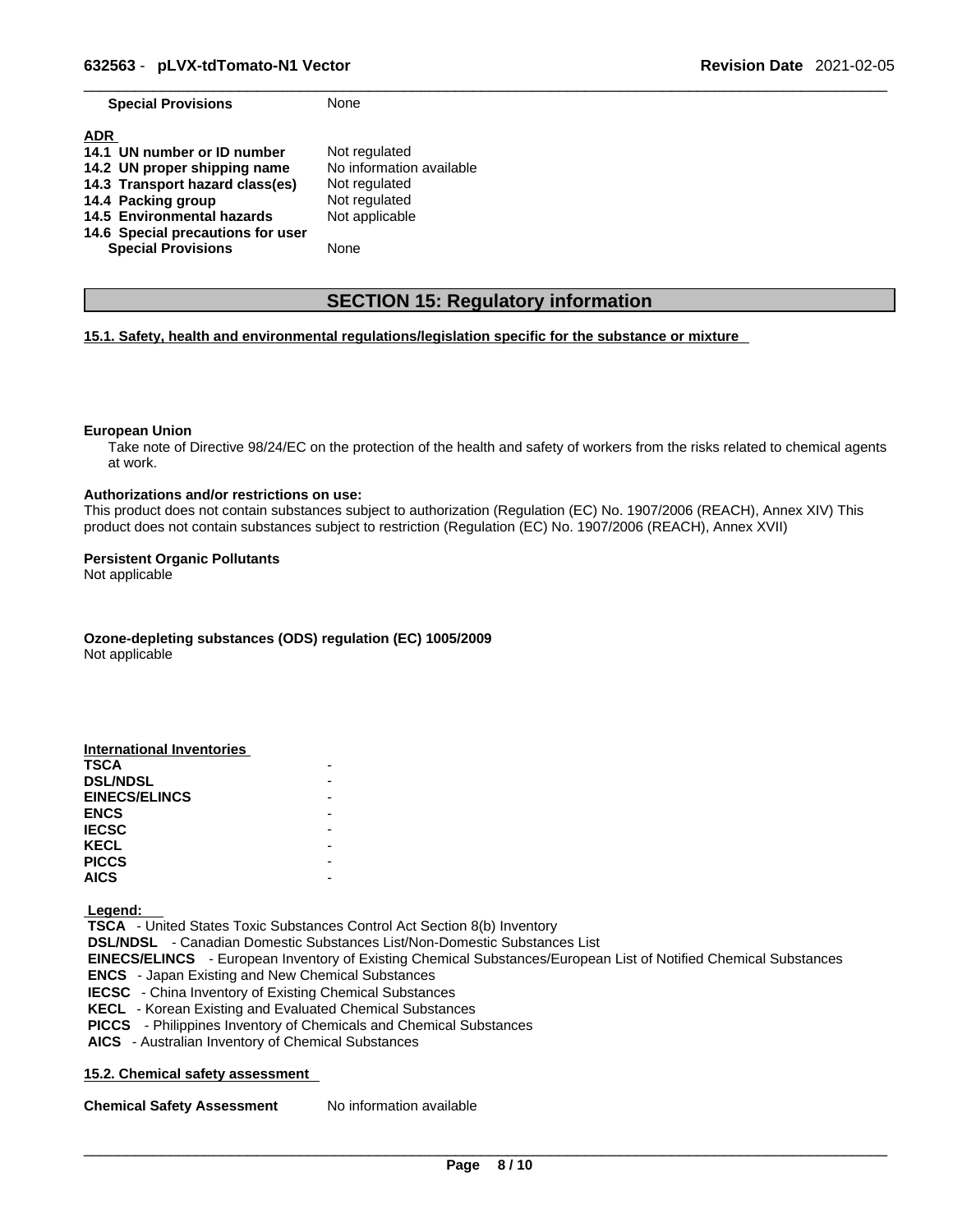# **SECTION 16: Other information**

#### **Key or legend to abbreviations and acronyms used in the safety data sheet**

#### **Legend**

SVHC: Substances of Very High Concern for Authorization:

#### **Legend Section 8: EXPOSURE CONTROLS/PERSONAL PROTECTION**

| TWA     | Time weighted average | STEL | Short term exposure limit |
|---------|-----------------------|------|---------------------------|
| Ceiling | Maximum limit value   |      | Skin designation          |

| Method Used               |
|---------------------------|
| Calculation method        |
| Calculation method        |
| Calculation method        |
| Calculation method        |
| Calculation method        |
| <b>Calculation method</b> |
| Calculation method        |
| Calculation method        |
| Calculation method        |
| Calculation method        |
| Calculation method        |
| <b>Calculation method</b> |
| Calculation method        |
| Calculation method        |
| Calculation method        |
| Calculation method        |
| <b>Calculation method</b> |
| Calculation method        |
|                           |

#### **Key literature references and sources for data used to compile the SDS**

Agency for Toxic Substances and Disease Registry (ATSDR) U.S. Environmental Protection Agency ChemView Database European Food Safety Authority (EFSA) EPA (Environmental Protection Agency) Acute Exposure Guideline Level(s) (AEGL(s)) U.S. Environmental Protection Agency Federal Insecticide, Fungicide, and Rodenticide Act U.S. Environmental Protection Agency High Production Volume Chemicals Food Research Journal Hazardous Substance Database International Uniform Chemical Information Database (IUCLID) Japan GHS Classification Australia National Industrial Chemicals Notification and Assessment Scheme (NICNAS) NIOSH (National Institute for Occupational Safety and Health) National Library of Medicine's ChemID Plus (NLM CIP) National Library of Medicine's PubMed database (NLM PUBMED) National Toxicology Program (NTP) New Zealand's Chemical Classification and Information Database (CCID) Organization for Economic Co-operation and Development Environment, Health, and Safety Publications Organization for Economic Co-operation and Development High Production Volume Chemicals Program Organization for Economic Co-operation and Development Screening Information Data Set World Health Organization

#### **Revision Date** 2021-02-05

#### **This safety data sheet complies with the requirements of Regulation (EC) No. 1907/2006**

#### **Disclaimer**